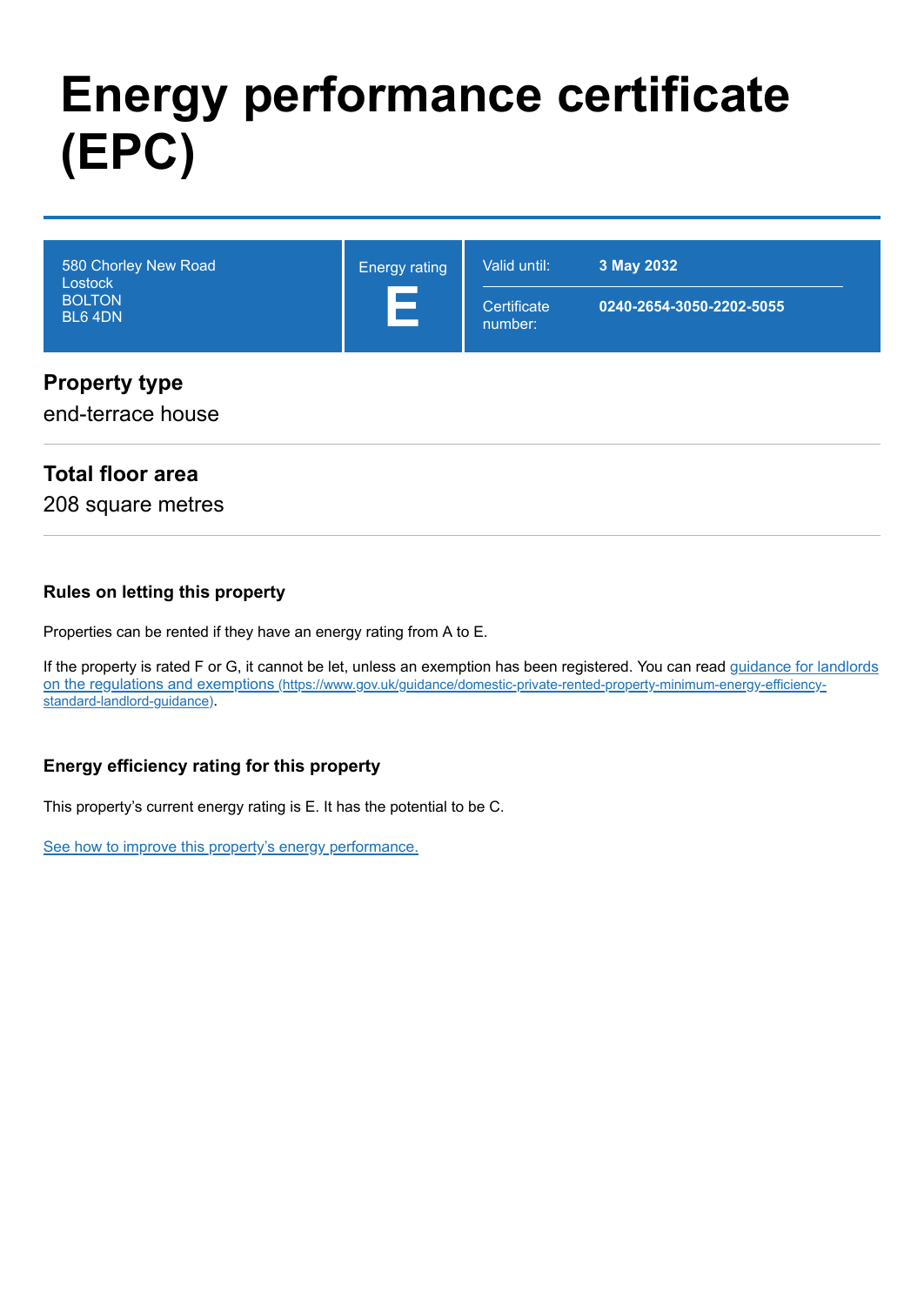| <b>Score</b> | <b>Energy rating</b> | <b>Current</b> | <b>Potential</b>   |
|--------------|----------------------|----------------|--------------------|
| $92 +$       | A                    |                |                    |
| 81-91        | В                    |                |                    |
| 69-80        | $\mathbf C$          |                | 77 <br>$\mathbf C$ |
| 55-68        |                      |                |                    |
| 39-54        | Е                    | $52$   E       |                    |
| $21 - 38$    | F                    |                |                    |
| $1 - 20$     | Q                    |                |                    |

The graph shows this property's current and potential energy efficiency.

Properties are given a rating from A (most efficient) to G (least efficient).

Properties are also given a score. The higher the number the lower your fuel bills are likely to be.

For properties in England and Wales:

- the average energy rating is D
- the average energy score is 60

#### **Breakdown of property's energy performance**

This section shows the energy performance for features of this property. The assessment does not consider the condition of a feature and how well it is working.

Each feature is assessed as one of the following:

- very good (most efficient)
- good
- average
- poor
- very poor (least efficient)

When the description says "assumed", it means that the feature could not be inspected and an assumption has been made based on the property's age and type.

| <b>Feature</b> | <b>Description</b>                             | Rating    |
|----------------|------------------------------------------------|-----------|
| Wall           | Solid brick, as built, no insulation (assumed) | Very poor |
| Roof           | Pitched, 100 mm loft insulation                | Average   |
| Window         | Partial double glazing                         | Poor      |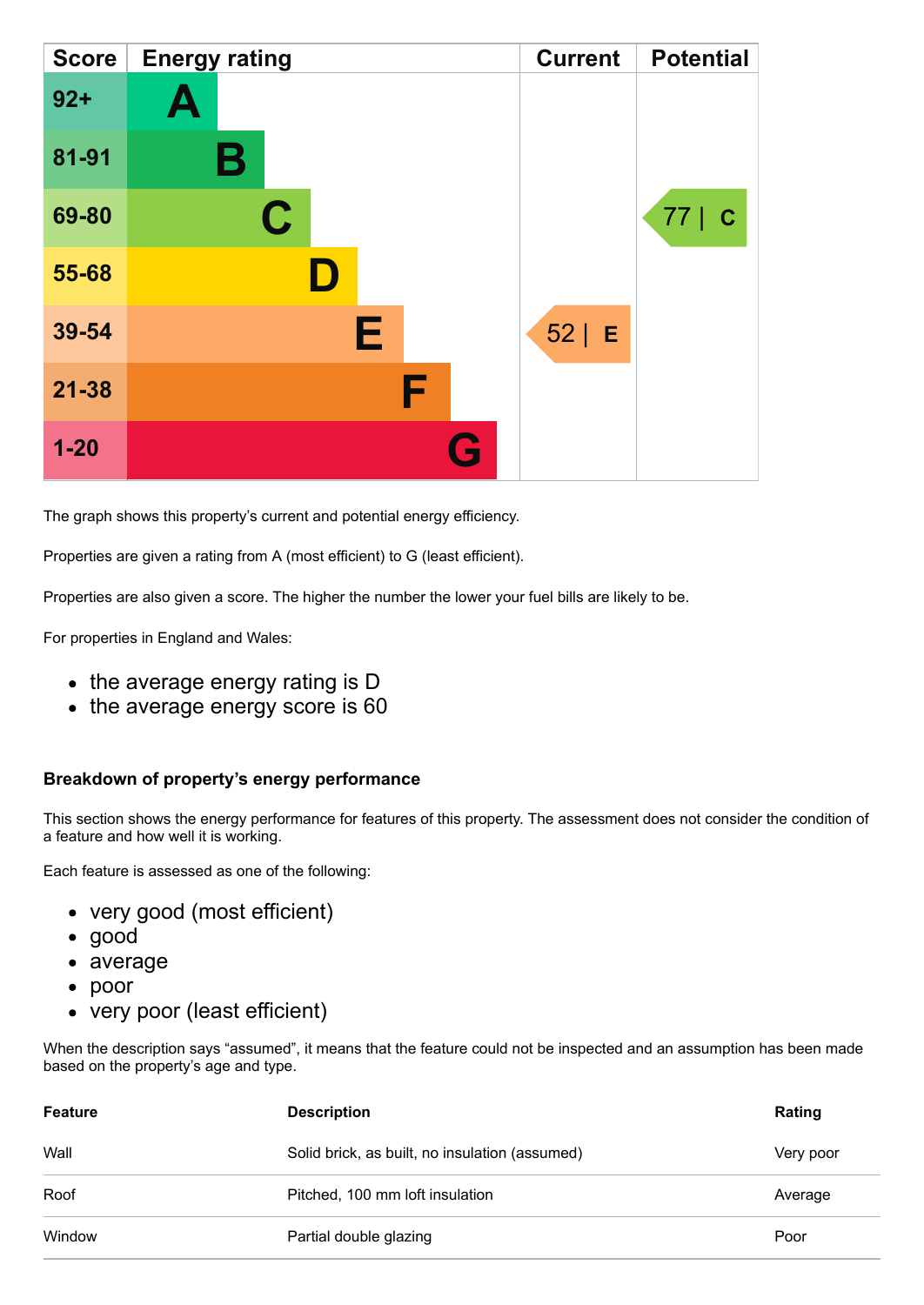| <b>Feature</b>       | <b>Description</b>                       | Rating    |
|----------------------|------------------------------------------|-----------|
| Main heating         | Boiler and radiators, mains gas          | Good      |
| Main heating control | Programmer, room thermostat and TRVs     | Good      |
| Hot water            | From main system, no cylinder thermostat | Average   |
| Lighting             | Low energy lighting in all fixed outlets | Very good |
| Floor                | Suspended, no insulation (assumed)       | N/A       |
| Secondary heating    | None                                     | N/A       |

## **Primary energy use**

The primary energy use for this property per year is 329 kilowatt hours per square metre (kWh/m2).

What is primary energy use?  $\blacktriangleright$ 

#### **Environmental impact of this property**

This property's current environmental impact rating is E. It has the potential to be C.

Properties are rated in a scale from A to G based on how much carbon dioxide (CO2) they produce.

Properties with an A rating produce less CO2 than G rated properties.

#### **An average household produces**

6 tonnes of CO2

#### **This property produces**

#### **This property's potential production**

5.9 tonnes of CO2

12.0 tonnes of CO2

By making the [recommended changes,](#page-3-0) you could reduce this property's CO2 emissions by 6.1 tonnes per year. This will help to protect the environment.

Environmental impact ratings are based on assumptions about average occupancy and energy use. They may not reflect how energy is consumed by the people living at the property.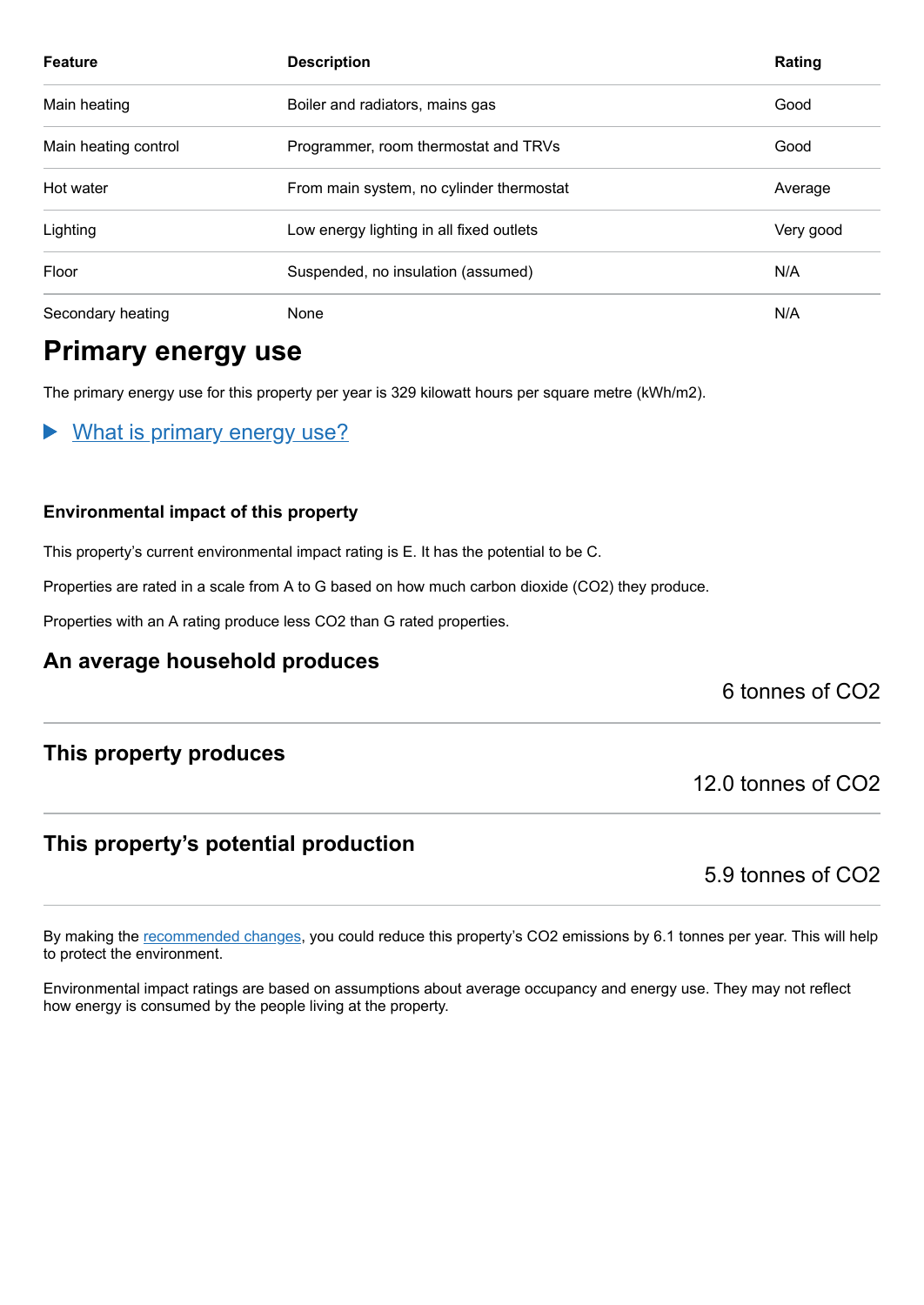## <span id="page-3-0"></span>Potential energy rating **C Improve this property's energy performance** By following our step by step recommendations you could reduce this property's energy use and potentially save money. Carrying out these changes in order will improve the property's energy rating and score from E (52) to C (77). **Step 1: Internal or external wall insulation** Internal or external wall insulation **Typical installation cost** £4,000 - £14,000 **Typical yearly saving** £596 **Potential rating after completing step 1** 65 | D **Step 2: Floor insulation (suspended floor)** Floor insulation (suspended floor) **Typical installation cost** £800 - £1,200 **Typical yearly saving** £129 **Potential rating after completing steps 1 and 2** 68 | D Do I need to follow these steps in order?

## **Step 3: Hot water cylinder insulation**

Increase hot water cylinder insulation

### **Typical installation cost**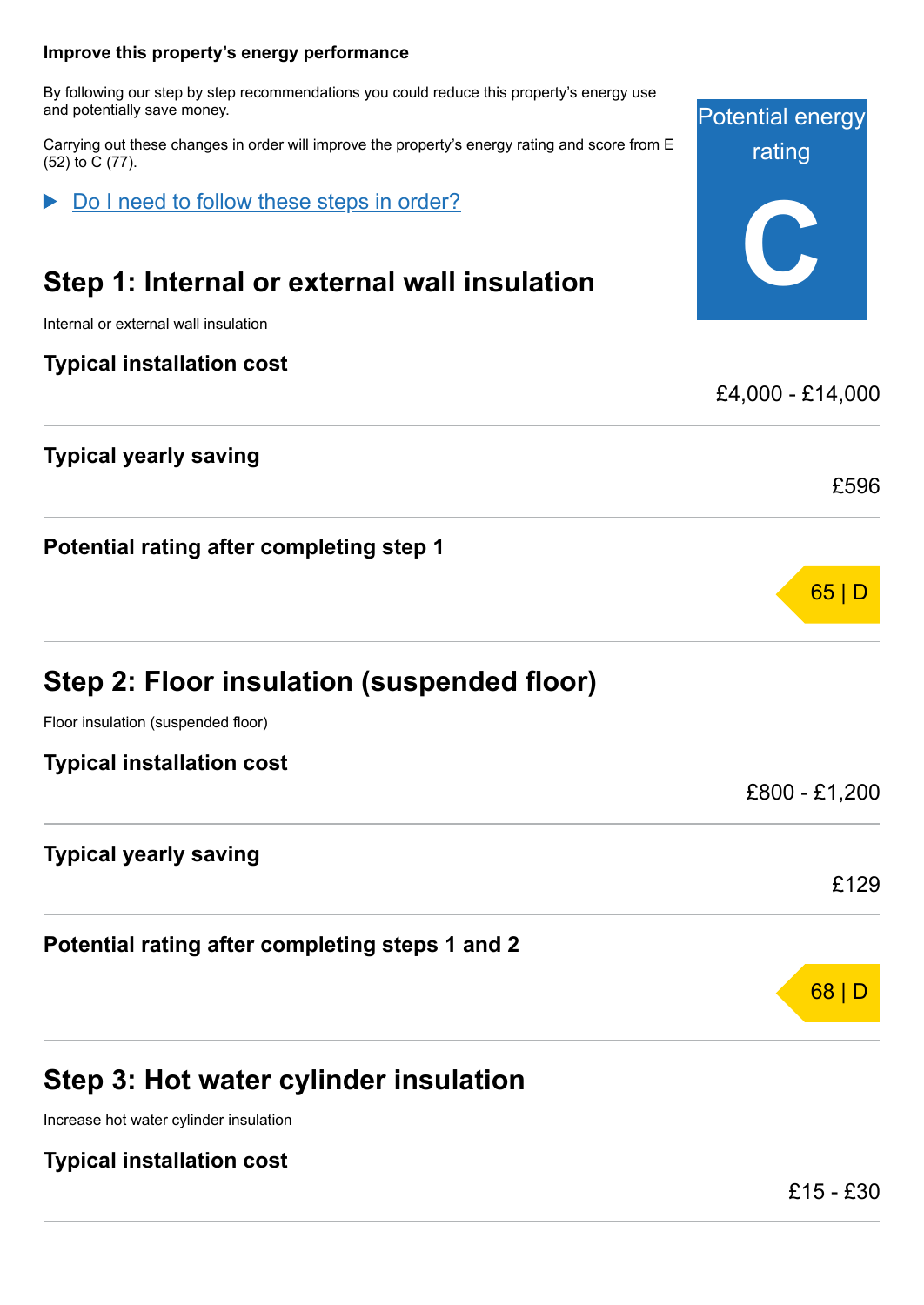| Potential rating after completing steps 1 to 3 |                 |
|------------------------------------------------|-----------------|
|                                                | $69 \mid$       |
| Step 4: Hot water cylinder thermostat          |                 |
| Hot water cylinder thermostat                  |                 |
| <b>Typical installation cost</b>               |                 |
|                                                | £200 - £400     |
| <b>Typical yearly saving</b>                   |                 |
|                                                | £84             |
| Potential rating after completing steps 1 to 4 |                 |
|                                                | 70   C          |
| Step 5: Solar water heating                    |                 |
| Solar water heating                            |                 |
| <b>Typical installation cost</b>               |                 |
|                                                | £4,000 - £6,000 |
| <b>Typical yearly saving</b>                   |                 |
|                                                | £50             |
| Potential rating after completing steps 1 to 5 |                 |
|                                                | 72 C            |
| Step 6: Solar photovoltaic panels, 2.5 kWp     |                 |

Solar photovoltaic panels

**Typical installation cost**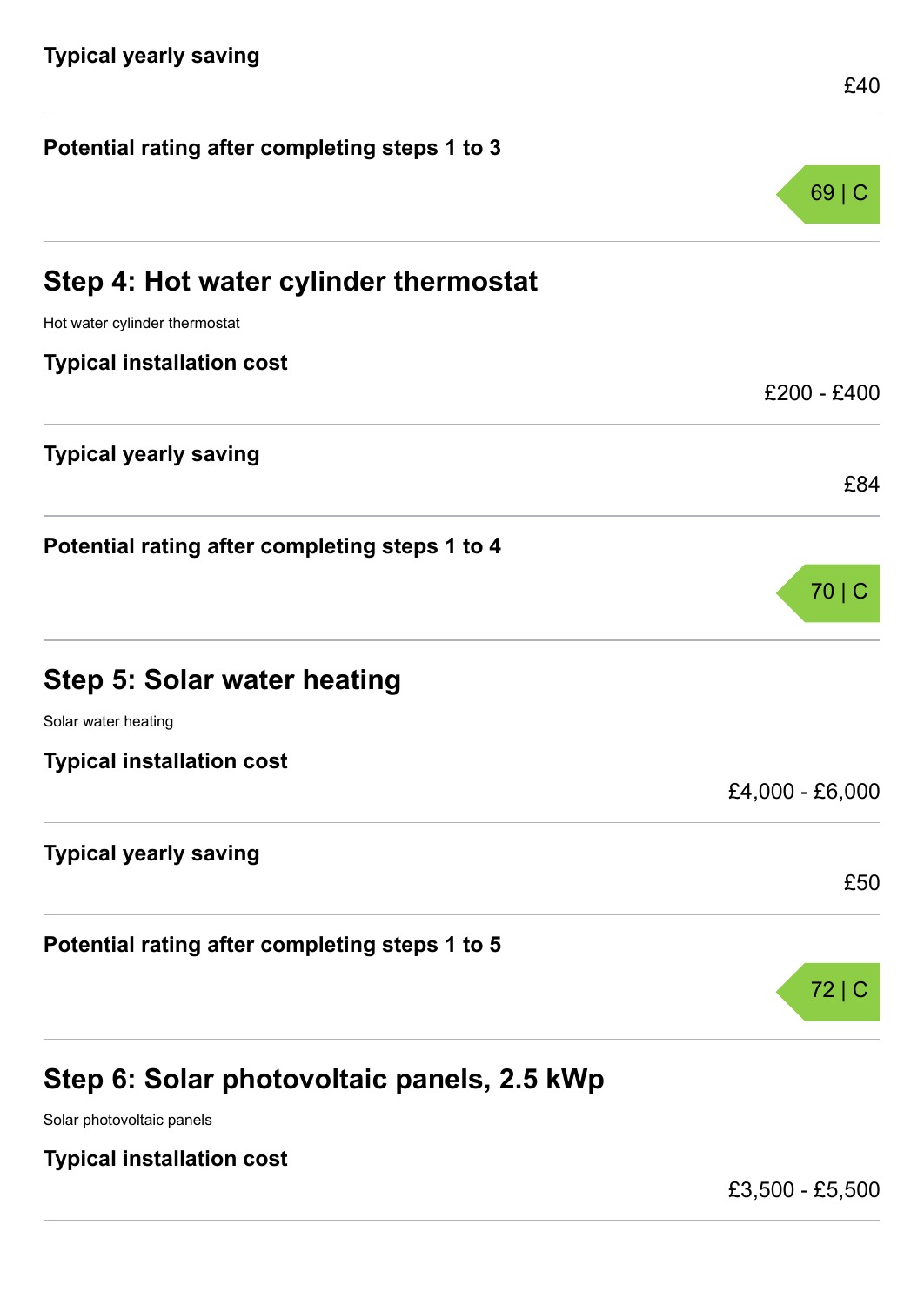#### **Potential rating after completing steps 1 to 6**

## **Paying for energy improvements**

[Find energy grants and ways to save energy in your home.](https://www.gov.uk/improve-energy-efficiency) (https://www.gov.uk/improve-energy-efficiency)

#### **Estimated energy use and potential savings**

#### **Estimated yearly energy cost for this property**

#### **Potential saving**

The estimated cost shows how much the average household would spend in this property for heating, lighting and hot water. It is not based on how energy is used by the people living at the property.

The potential saving shows how much money you could save if you [complete each recommended step in order](#page-3-0).

For advice on how to reduce your energy bills visit Simple Energy Advice [\(https://www.simpleenergyadvice.org.uk/\)](https://www.simpleenergyadvice.org.uk/).

## **Heating use in this property**

Heating a property usually makes up the majority of energy costs.

#### **Estimated energy used to heat this property**

| Type of heating                                   | <b>Estimated energy used</b> |  |
|---------------------------------------------------|------------------------------|--|
| <b>Space heating</b>                              | 40119 kWh per year           |  |
| <b>Water heating</b>                              | 5486 kWh per year            |  |
| Potential energy savings by installing insulation |                              |  |
| <b>Type of insulation</b>                         | Amount of energy saved       |  |
| Loft insulation                                   | 1005 kWh per year            |  |
| Solid wall insulation                             | 14084 kWh per year           |  |

#### **Contacting the assessor and accreditation scheme**

This EPC was created by a qualified energy assessor.



£899

£2222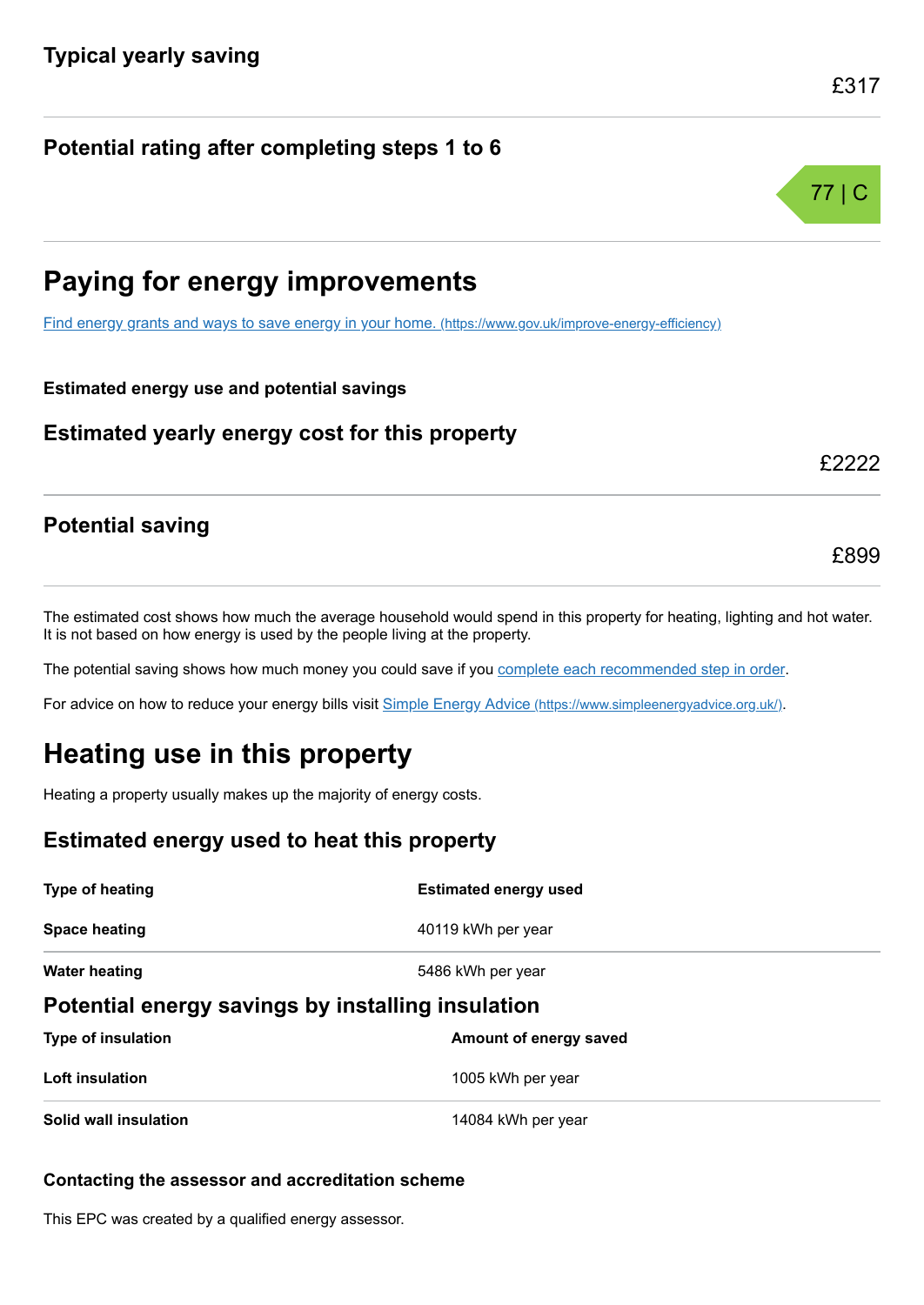If you are unhappy about your property's energy assessment or certificate, you can complain to the assessor directly.

If you are still unhappy after contacting the assessor, you should contact the assessor's accreditation scheme.

Accreditation schemes are appointed by the government to ensure that assessors are qualified to carry out EPC assessments.

## **Assessor contact details**

#### **Assessor's name**

William Rosenberg

#### **Telephone**

07801368192

#### **Email**

[charlesrosenberg@yahoo.com](mailto:charlesrosenberg@yahoo.com)

## **Accreditation scheme contact details**

**Accreditation scheme** Stroma Certification Ltd

#### **Assessor ID**

STRO017322

#### **Telephone**

0330 124 9660

#### **Email**

[certification@stroma.com](mailto:certification@stroma.com)

## **Assessment details**

**Assessor's declaration** No related party

#### **Date of assessment**

4 May 2022

#### **Date of certificate** 4 May 2022